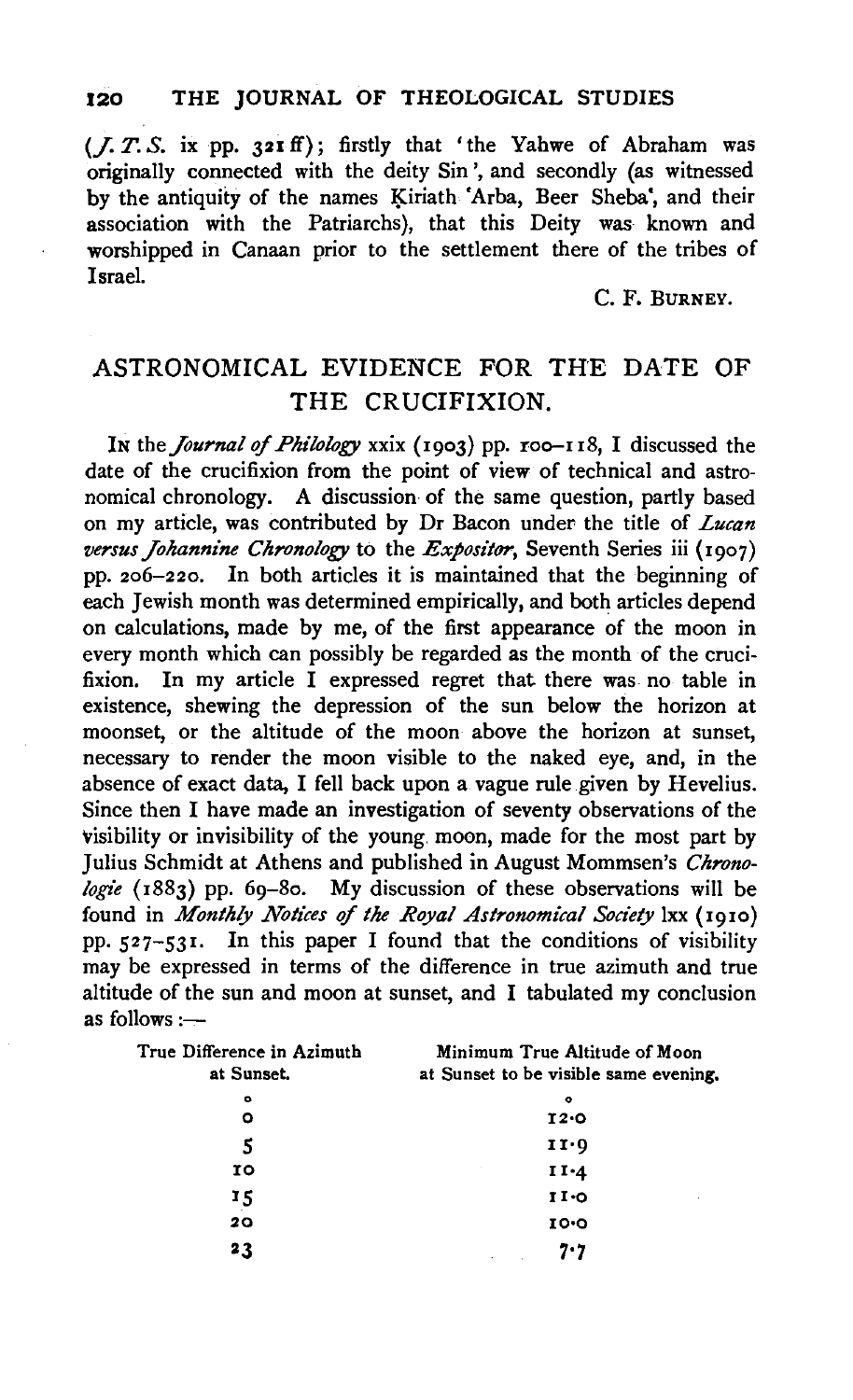This solution is independent of differences in latitude, but not necessarily of differences in the clearness of the air between one place and another. The striking uniformity of the Athenian observations suggested, however, that the problem is almost purely astronomical, and not atmospheric. Happily, the same problem engaged the attention of Maimonides,<sup>1</sup> who, though silent as to the observations on which his conclusions rest, gives a detailed rule for determining the date of the first visibility of the moon in Palestine. The result, according to his theory, depends partly on the true elongation or difference in true longitude between sun and moon, and partly on the apparent angle of vision at the moment when the moon might be expected to appear. This moment is, according to him, on an average twenty minutes after sunset. By the angle of vision he appears to mean the apparent difference in zenith distance between sun and moon.

Maimonides's conclusion may be summarized as follows :—If the angle of vision exceeds  $I_1$ <sup>o</sup>, the moon is visible; if the angle of vision is between  $10^{\circ}$  and  $11^{\circ}$ , the moon is only visible if the elongation exceeds  $12^{\circ}$ ; if the angle of vision is between  $9^{\circ}$  and  $10^{\circ}$ , the moon is only visible if the elongation exceeds  $r_3^{\circ}$ ; if the angle of vision is less than  $9^\circ$ , the moon is only visible if the elongation exceeds  $24^\circ$ .

Converting this rule to the form in which I have expressed mine, I get : $-$ 

| True Difference in Azimuth<br>at Sunset. | Minimum True Altitude of Moon<br>at Sunset to be visible same evening. |  |  |  |  |
|------------------------------------------|------------------------------------------------------------------------|--|--|--|--|
| ۰                                        | ۰                                                                      |  |  |  |  |
| ο                                        | 11.8                                                                   |  |  |  |  |
| 5                                        | 11.3                                                                   |  |  |  |  |
| 10                                       | 9.7                                                                    |  |  |  |  |
| 15                                       | 9.7                                                                    |  |  |  |  |
| 20                                       | 9.7                                                                    |  |  |  |  |
| 23                                       | 7.3                                                                    |  |  |  |  |

There is no reason for doubting that the rule given by Maimonides is the result of trustworthy observations. By making a leap of a degree at a time, it gives a somewhat discontinuous result, and therefore cannot be pressed in detail, but it appears to shew that the conditions of observation are slightly more favourable at Jerusalem than at Athens. Maimonides also gives rules for computing the moon's elongation and angle of vision, but they are very inaccurate compared with the methods of modern astronomy.

<sup>1</sup> In his treatise on the Sanctification of the New Moon, translated into German, with astronomical comments, by von Littrow in Sitsungsberichte der Wiener Akademie, Math.-Naturw. Classe, lxvi (187a) Abth. ii pp. 459-48o.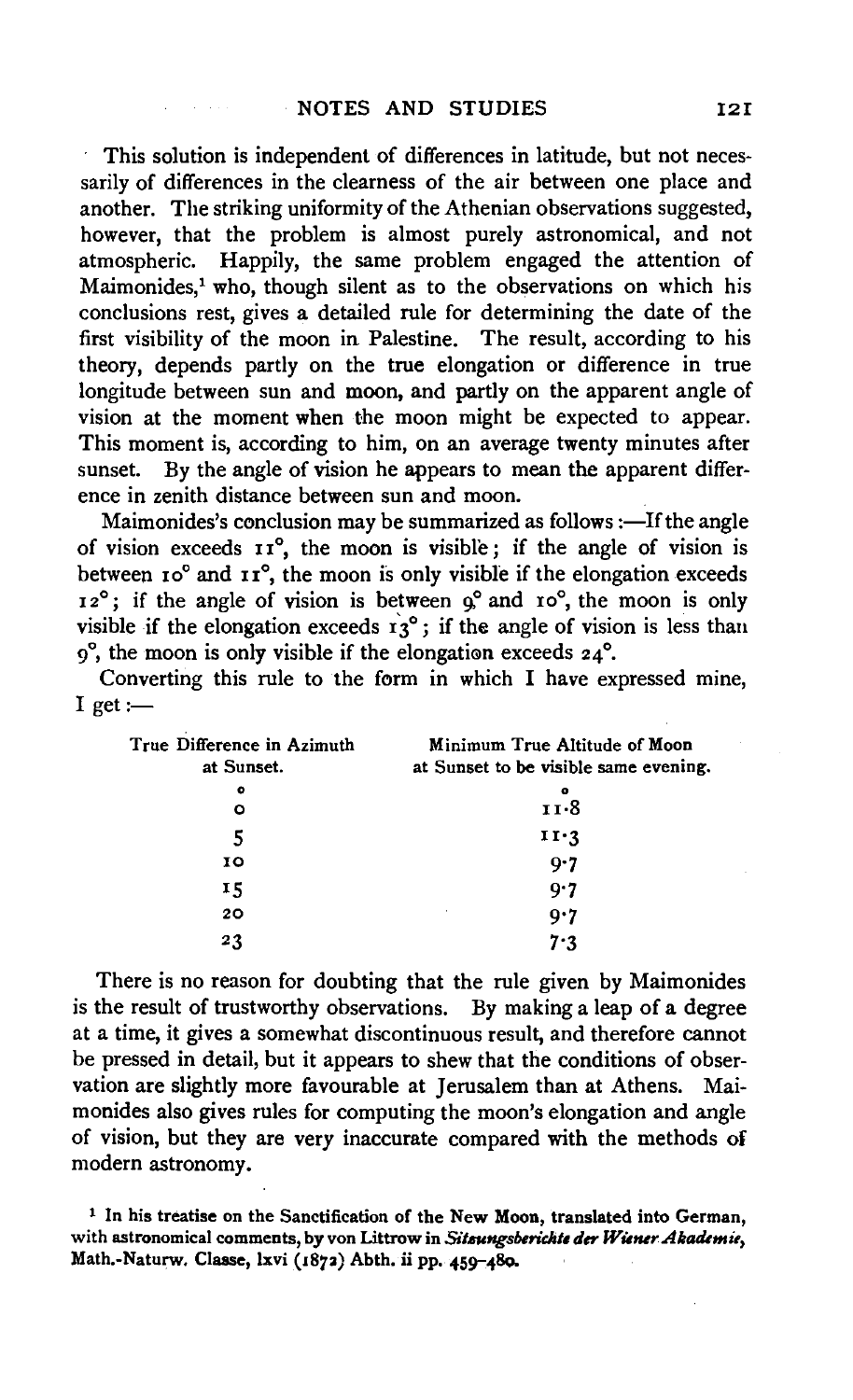#### 122 THE JOURNAL OF THEOLOGICAL STUDIES

The following table shews the true altitude of the moon at sunset and the true difference in azimuth of sun and moon at sunset at Jerusalem for the first two sunsets after the new moon of Nisan in each of the years,  $26-35$  A.D. In the case of 26 and 29 I have computed for two different new moons, as there may be some doubt as to the identity of the new moon of Nisan in those years. The table also shews on which evenings the moon ought to be visible according to my formula, and on which days of the year and week Nisan 14 ought to fall.

|     | A.D. Day.          | Altitude<br>at Sun-<br>set. | Moon's Difference<br>of Azimuth<br>at Sun-<br>set. | Result.     | Day.      | at Sun-<br>set. | Moon's Difference<br>Altitude of Azimuth<br>at Sun-<br>set. | Result.        | Date of<br>Nisan 14.         |
|-----|--------------------|-----------------------------|----------------------------------------------------|-------------|-----------|-----------------|-------------------------------------------------------------|----------------|------------------------------|
| 26  | Mar. 8             | $\bullet$<br>10.7           | $\bullet$<br>4.8                                   | Invisible:  | Mar. 9    | 23.9            | 8.3                                                         | Visible        | Sa., Mar. 23                 |
| 26  | Арг. 6             | 5.9                         | 5.4                                                | Invisible:  | Apr. 7    | 18.6            | 8.3                                                         | Visible        | $Su.,$ Apr. $21$             |
| 27  | Mar. 27            | IQ.7                        | 6.6                                                | Invisible:  | Mar. 28   | 23.6            | $9 - I$                                                     | Visible        | $F_{\cdot}$ , Apr. 11        |
| 28  | Mar. 15            | 6.3                         | 5.9                                                | Invisible:  | Mar. 16   | 17.6            | 8-0                                                         | Visible        | Tu., Mar. $30$               |
| 20  | Mar. $4$           | 5.6                         | $6 - 0$                                            | Invisible:  | Mar. $5$  | $15-0$          | 8.4                                                         | Visible        | $S_{a,1}$ , Mar. 19          |
| 20  | Apr. $\frac{1}{3}$ | 9.4                         | 5.9                                                | Invisible : | Apr. 4    | $20 - 4$        | $7 - 3$                                                     | Visible        | M., Apr. 18                  |
| 30  | Mar. 23            | 9.3                         | $-5.4$                                             | Invisible:  | Mar. 24   | 20.3            | $6 - 5$                                                     | Visible        | $F_{1}$ , Apr. 7             |
| 31  | Mar. 12            | 8.0                         | 4.9                                                | Invisible ; | Mar. 13   | 10.9            | 6.o                                                         | Visible        | Tu., Mar. $27$               |
| 32  | Mar. 30            | $I$ O $-2$                  | $3-0$                                              | Invisible:  | Mar. $31$ | 25.6            | $3 - I$                                                     | Visible        | M., Apr. 14                  |
| 33  | Mar. $IQ$          | $2 - 8$                     | O O                                                | Invisible;  | Mar. 20   | 16-8            | 1.5                                                         |                | Visible $F_{12}$ , Apr. 3    |
| 34  | Mar. 9             | 10.1                        | 4.5                                                | Invisible:  | Mar. Io   | 21.3            | $I-2$                                                       | <b>Visible</b> | $W_{1}$ , Mar. $\frac{1}{4}$ |
| 35. | Mar. 28            | $7 - I$                     | 2.6                                                | Invisible:  | Mar. 29   | $20 - 9$        | 16                                                          |                | Visible Tu., Apr. 12         |

There is a certain amount of dispute among astronomers about the correct values for some of the constants used in the above computation. I have endeavoured to select the best constants in each case, but no set of constants would give altitudes differing by so much as  $o^0 \cdot 2$  from mine, and the correction to the difference of azimuth would be much more minute.

It will be observed that in each instance the moon lies well on one side or other of the dividing line between 'Visible' and 'Invisible', as given in my summary table; there can, therefore, be little doubt that, except where the first appearance was delayed by clouds, it took place on the day specified above. On 27 March 27 the moon would, it is true, lie just on the dividing line which I have deduced from Maimonides's rule, although she stands one degree below the line as resulting from the Athenian observations. But, as suggested above, the line deduced from Maimonides appears to require smoothing, in which case the moon would be invisible on that date according to his rule as well as according to that deduced from the Athenian observations.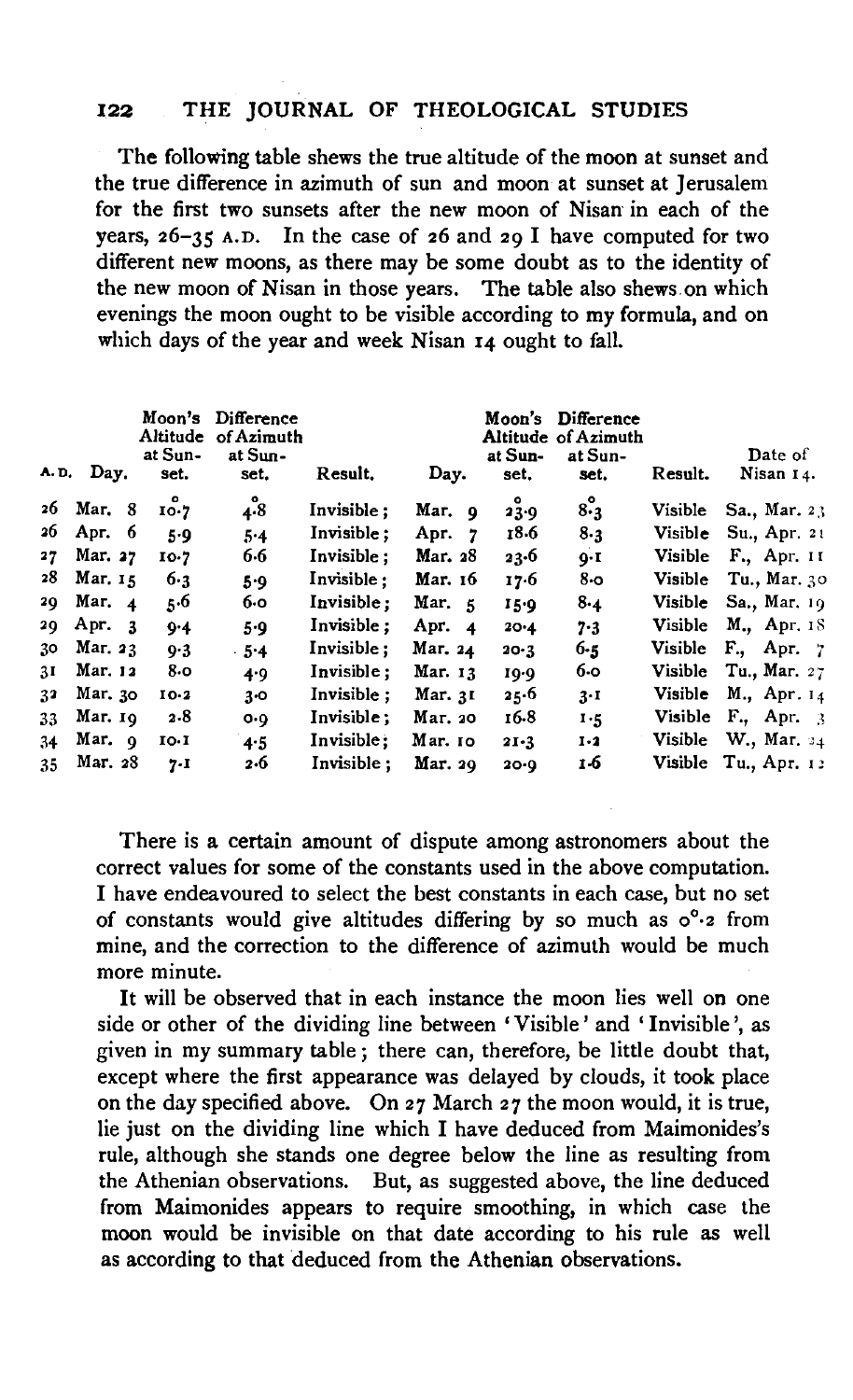A comparison of the above table with the figures that I published tentatively in the *Journal* of *Philology* will shew that in six instances; viz.  $28$ ,  $29$  twice,  $30$ ,  $31$ , and  $33$ , I formerly placed the first appearance of the moon one day too late. On the other hand, Wurm, who was content to allow a minimum interval of thirty-six hours between new moon and first appearance, was in error in six instances only.<sup>1</sup> Salmon,<sup>2</sup> who is followed by Mr Turner,<sup>3</sup> allowed a minimum interval of thirty hours, which should have given him an erroneous date in the year 33 only. But he saves this error by quoting two alternative dates for that year. While it is clear that in my former paper I attached too much weight to causes other than the age of the moon, it is also clear that Salmon's success with a calculation based on age alone was largely a matter of luck. Thus the moon of 34 March 9 was new three hours later in the day than the moon of 29 March 4, yet it had an altitude of  $10^{\circ}$ ·1 as against  $5^{\circ}$ ·6 at the following sunset, and of  $21^{\circ}$ ·3 as against 15<sup>°</sup>·9 at the sunset of the evening on which it would be visible for the first time. The moon of 34 March 9 would in fact be visible in the latitude of Jerusalem, though in another longitude, about sixteen hours after it was new, while the moon of 29 March 4 would take thirty hours to reach an equally favourable position. But as the appearance at Jerusalem could not take place till just after sunset, the moon of 34 would actually be thirty-six hours old and that of 29 thirty-nine hours old when first seen. In this way both appear to obey the rule that the moon becomes visible at the first sunset not less than thirty hours after new moon.

It will be observed that if Nisan began on the evening on which the moon ought astronomically to have become visible for the first time, there is not one of the years under discussion in which Nisan 14 would fall on a Thursday, so that it would appear impossible for the crucifixion to have taken place on Nisan 15, as the synoptic gospels seem to imply. This date can only be saved, either by placing the first appearance of the moon in 27 on March 27, a date, which, as has been seen, is on the margin of possibility according to Maimonides's rule, if pressed literally, or by assuming that the moon was obstructed by clouds on 34 March xo, and that Nisan in consequence did not begin till the following evening. In order to render this possible it would be necessary to assume that the first appearance in the previous month was on February 9, for, if it were on February 8, the thirtieth day of Adar would close on the evening of March 10, and no Jewish month was permitted to contain more than thirty days. The moon appears to have narrowly failed to be visible

<sup>&</sup>lt;sup>1</sup> See his paper in Bengel's *Archiv für die Theologie* ii (1817) p. 293.<br><sup>2</sup> *Introduction to the New Testament* (1894) pp. 255-257.<br><sup>3</sup> *Dictionary of the Bible* (1898) p. 411.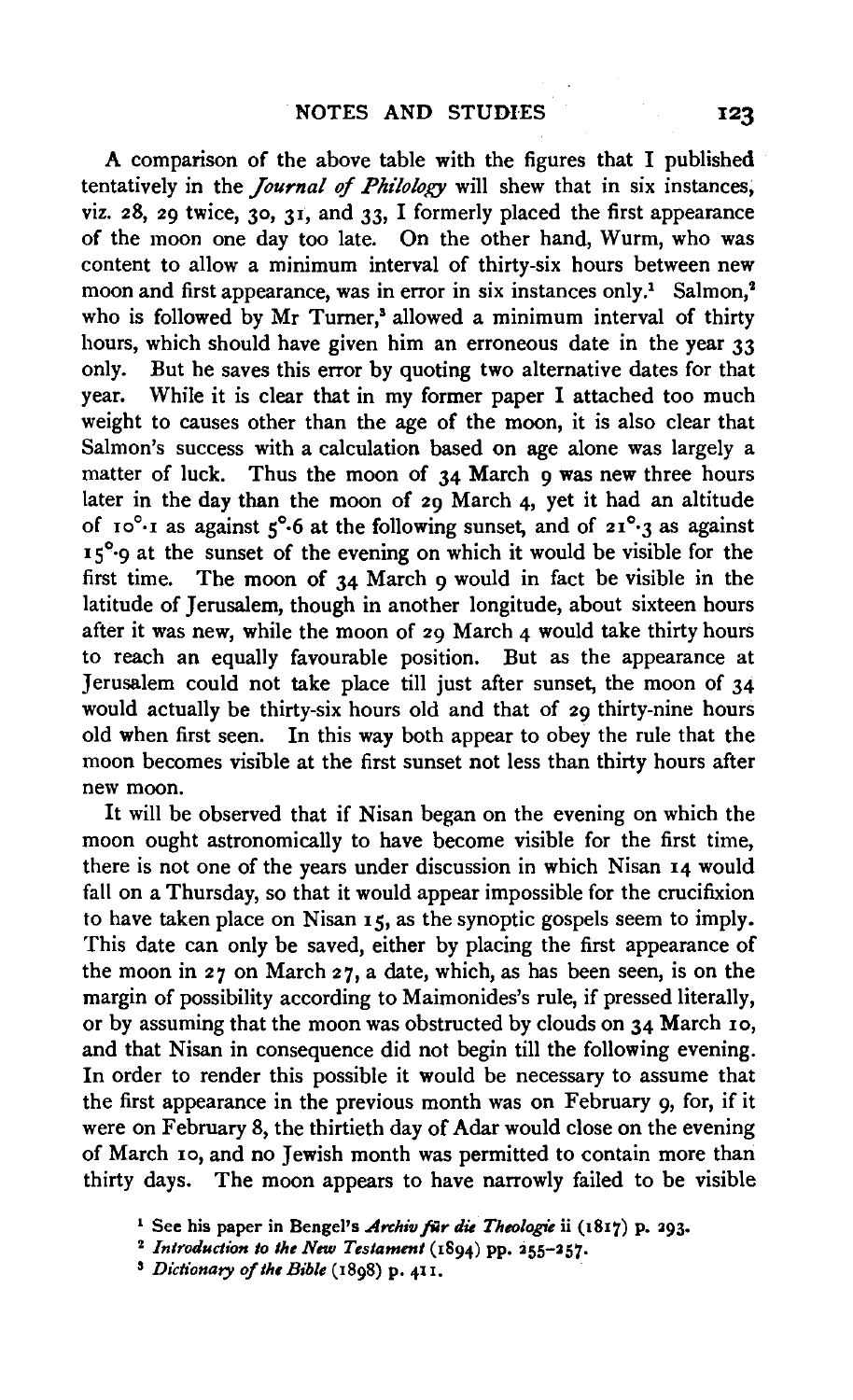on February 8, its altitude at sunset being I I <sup>0</sup> ·6 with a ·difference of azimuth of  $\mathbf{A}^{\circ} \cdot \mathbf{z}$ . It is therefore quite permissible to assume that clouds may have delayed the beginning of Nisan till the evening of March 11. If, however, 27 and 34 are both impossible on• historical grounds, the synoptist date for the crucifixion will have to be abandoned.

St John's date (Nisan  $14$ ) fares much better. Here the figures give us a Friday for Nisan 14 in each of the years 27, 30, and 33. No other year can, however., be added to· this list, if we maintain that the beginning of the month was determined empirically. I am pleased to find that Dr Bacon's date, 30 April 7, is· now confirmed astronomically.

I should like to take this opportunity of making a few corrections and additions to my former paper. On p. I02 11. 27, 28 of my article in the *Journal of Philology* the words 'visible' and 'invisible' should be interchanged. I should also like to abandon my reference to the Magdeburg Centuriators. The documents which they used are probably spurious, and the argument in support of which they are cited can do without their assistance.

On the general question of the empirical character of the Jewish calendar, I have met no evidence to lead me to modify the view I adopted on the authority of the Mishna, and it gains additional support from the  $K\eta\rho\nu\gamma\mu a$  *II troov*, cited by Dr Bacon. I was at that time unaware that the Egyptian Arabs had employed a purely empirical calendar for civil life till the time of Mehemet Ali. The Elephantine papyri have brought to 0ur knowledge a calendar used by the south-Egyptian Jews in the fifth century B. c. in which the months are made to begin, not at the first appearance of the moon, but at the sunset immediately following the mean new moon.<sup>1</sup> This could only be obtained by calculation, but we cannot argue from the Egyptian Jews of the fifth century B.C. to the Palestinian Jews of the first century  $A.D.$ The same papyri seem to shew an irregular intercalation, and in this respect the Jews of our Lord's time seem to have resembled their Egyptian prototypes. Sometimes the rule which I cited<sup>2</sup> from *Arachin* ii 2 is used as an argument to prove that the Jews did not entirely dispense with calendar rules, but it merely expresses the result of the two simple rules that no month was to have less than twenty-nine or more than thirty days, and that it was to be determined by observation which of these lengths a particular month should have.

Mr Turner's suggestion,• that the calendar rule limiting Adar to twenty-nine days may go back to the time of our Lord, deserves, perhaps, a fuller treatment than I gave it in my former article.<sup>4</sup> As I there

<sup>1</sup> See *Monthly Notices of the Royal Astronomical Society* lxix (11)08) pp. u-20. <sup>2</sup>/<sub>2</sub> Journaly *Ivonces of the Royal As*<br>In 2020, *Life Division* 

<sup>&</sup>lt;sup>2</sup> *Journal of Philology* xxix p. 102.<br><sup>3</sup> *Ubi supra*, p. 412.<br>**4** *Pp. 103, 104, 115.*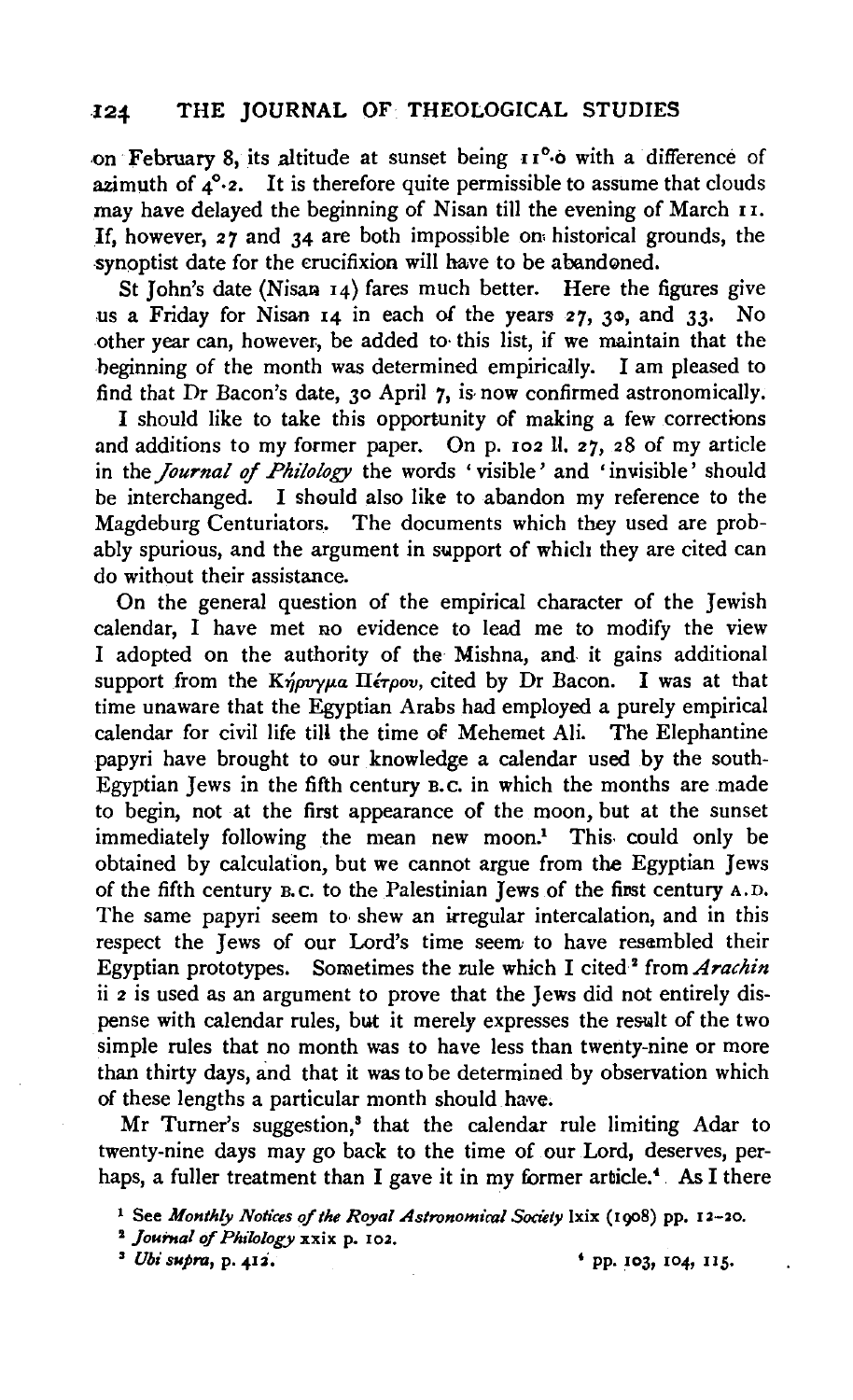stated, this rule is unknown to the Mishna. I may add that it is equally unknown to the Jerusalem Talmud and the Tosefta, but the Babylonian Talmud cites it as the opinion of some rabbis as old as the third century A. D. The only reason assigned for such a rule by its advocates mentioned in the Babylonian Talmud is the same as that suggested by Mr Turner,<sup>1</sup> that the Jews of the dispersion might know on what day the new month was commencing in Jerusalem. This difficulty would be most seriously 'felt in the months of Nisan and Tishri which contained the most solemn days of the Jewish calendar, and in particular at the festival of the new year which fell on the first day of Tishri, and which might easily have to be celebrated before news could come from Jerusalem announcing the sanctification of the new moon. The Mishna is not unaware of this difficulty, and mentions some rules adopted for the benefit of the Jews of the dispersion. Beacons were lit and afterwards messengers were sent to announce the new moon. Nisan, Elul, and Tishri were all among the months when messengers were dispatched at the date of the Mishna.<sup>2</sup> The messengers in Nisan are said to have been sent for the sake of the passover, those in Elul for the sake of the new year, and those in Tishri to fix the other holy days (apparently the day of atonement and the feast of tabernacles). It will be observed that this left open a little uncertainty about the date of the new year festival, as the Jews away from Jerusalem had only the Elul and not the Tishri new moon to guide them. The messengers do not appear to have gone beyond Syria, though the beacons which were used at an earlier date carried the news as far as Babylonia. The more distant Jews might in consequence be in doubt not only of the correct date for the new year's festival, but of the dates of the feasts of passover and tabernacles as well. A simple device for remedying the difficulty is mentioned in the Mishnaic tract *Erubin*,<sup>3</sup> where R. Judah is quoted as authorizing the doubling of the new year's festival where uncertainty exists as to the duration of Elul.

Such a rule, though devised for the convenience of the Jews of the dispersion, was capable of very inconvenient expansion. We learn from both Talmuds that some of the more zealous went the length of doubling the fast of the atonement when uncertain as to the length of Elul, and the father of Samuel b. R. Isaac is said to have died in consequence of this prolonged fast.<sup>4</sup>

<sup>1</sup> p. 4Il·

<sup>2</sup> *Rash ha-Shana* i 3, **4·** 

<sup>8</sup> iii 7, 8.

<sup>&#</sup>x27; See the Jerusalem Talmud on *Rosh ha-Shana,* in *Talmud de Jerusalem,* &c. Schwab vi (1883) p. 68.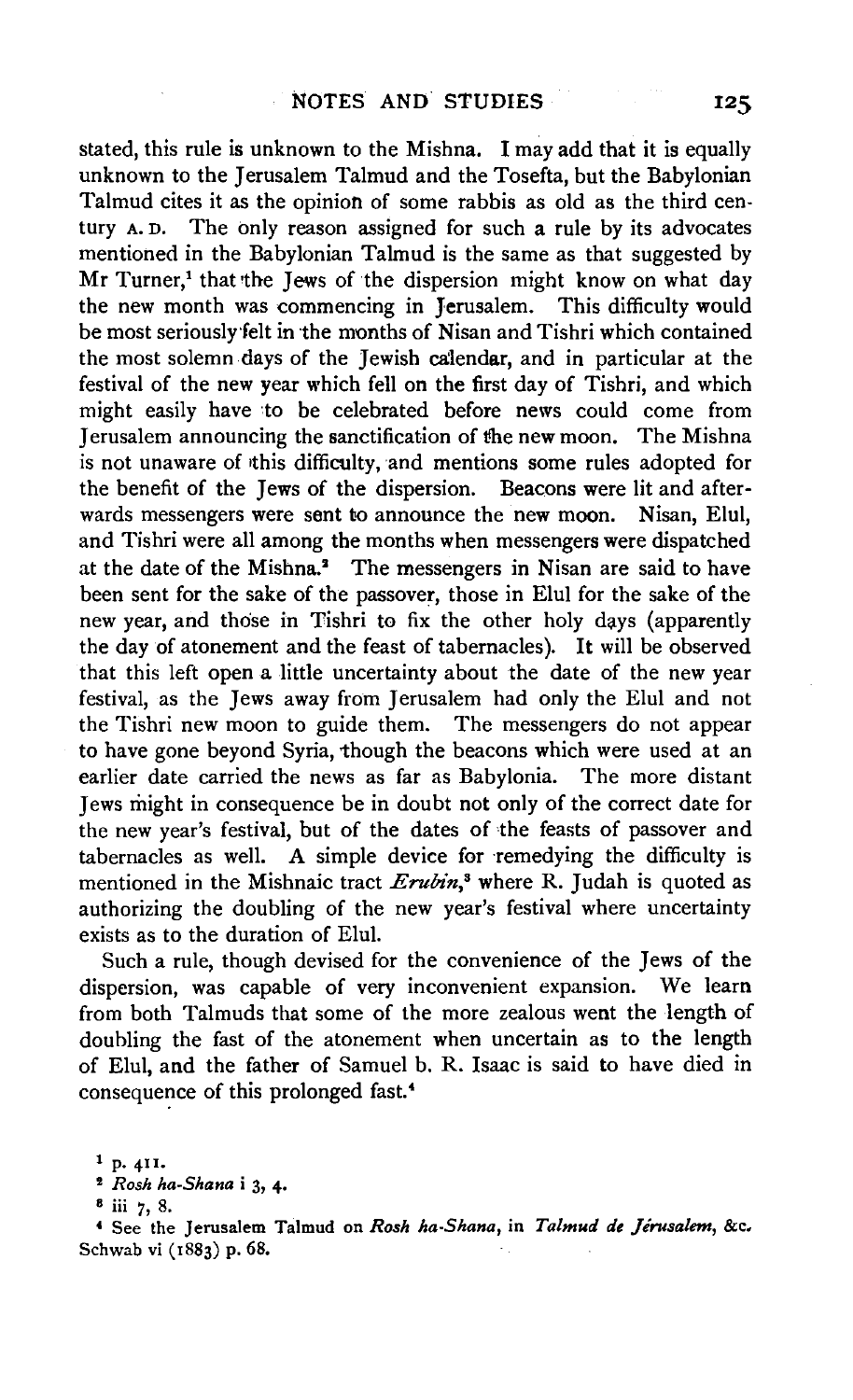### r26 THE JOURNAL OF THEOLOGICAL STUDIES

But the difficulty affected the Babylonian Jews more than those of .Palestine, and hence it is only in the Babylonian Talmud that we read of the less laborious solution mentioned by  $Mr$  Turner. Here<sup>1</sup> we find it vehemently asserted by certain rabbis belonging partly to Babylonia and partly to Palestine, and denied with equal vehemence by others, that Elul could never contain more than 29 days, and that either the Adar followed by Nisan or even both Adars in an intercalary year were similarly limited, though the duration of the other months was by universal consent to be determined by observation. R. Hanina b. Kahana even asserted on the authority of Rabh that, since the time of Ezra, Elul had never had more than 29 days. In a like vein R. Simai testified in the name of Haggai, Zechariah, and Malachi that each of the Adars might be either twenty-nine or thirty days in length. Both sides declared that the custom of the diaspora supported their view of the length of Adar. Whatever the theory may have been, there are several instances quoted in the Babylonian Talmud where Elul was actually given thirty days. It is therefore not surprising that what appears to have been the older expedient should also have received an expansion.  $R$ . Zera is said to have proposed in the name of  $R$ . Nahman to double the feast of the passover, and R. Johanan finally gave orders to double the festivals both in Nisan and in Tishri. The doubling of the festivals and the limitation of the duration of the preceding month would appear to be in the nature of things alternatives, each of which rendered the other unnecessary. It is therefore not a little remarkable that Jewish scrupulosity should have ultimately adopted both expedients.

The doctrine that Adar should only contain twenty-nine days would appear from the names cited in its favour to date from the third century, but in view of (1) the silence of the Palestinian authorities, (2) the opposition which, as the Babylonian Talmud proves, this doctrine had to encounter in the third and fourth centuries, and  $(3)$  the appearance at least as early as the second century of a rival solution to the difficulty which this doctrine was devised to meet, it seems to me impossible to hold that this disputed doctrine of the third century A. D. represents a recognized calendar rule of the first century. I continue therefore to accept the statement of the Mishna that a thirtieth day was always assigned to a month when the moon failed to make her appearance at the end of the twenty-ninth day.

If such a rule as Mr Turner contemplates could have existed, it would convert those Saturday dates for Nisan 14, which follow a thirtyday Adar into Friday dates, and those Friday dates which follow a

1 *Rash ha-Shana* 19b-21°. See *Der Bab)·lonische Talmud* ed. Lazarus Goldschmidt iii (1899) pp. 343-347·